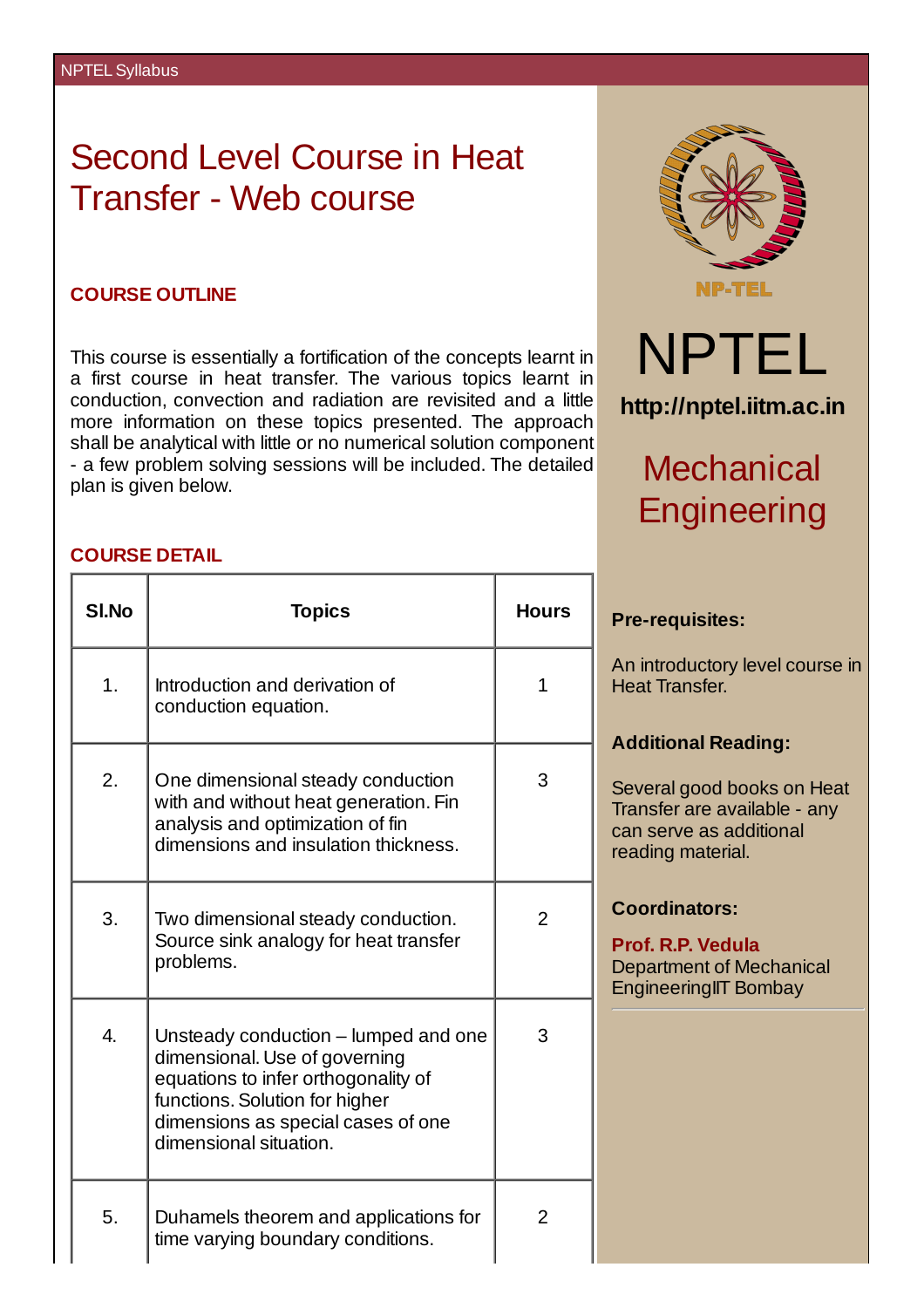| 6.  | Derivation of governing equation for<br>convection.                                                                                                                                                                                                           | 2 |
|-----|---------------------------------------------------------------------------------------------------------------------------------------------------------------------------------------------------------------------------------------------------------------|---|
| 7.  | 2D laminar Couette flow and<br>nondimensional numbers. Concept of<br>Adiabatic wall temperature.                                                                                                                                                              | 2 |
| 8.  | Pipe flow – concept of developed<br>temperature profile and solutions for<br>constant wall flux and constant wall<br>temperature boundary conditions.<br>Solution of entry length problem for<br>constant wall and constant wall flux<br>boundary conditions. | 4 |
| 9.  | Boundary Layer theory - Falkner Skan<br>similarity solution for momentum and<br>thermal boundary layers.                                                                                                                                                      | 3 |
| 10. | Integral methods for momentum and<br>thermal boundary layers.                                                                                                                                                                                                 | 2 |
| 11. | Natural convection - governing<br>equation, integral solution for flat<br>surface.                                                                                                                                                                            | 2 |
| 12. | Convection in turbulent flows. Turbulent<br>momentum and thermal boundary<br>layers. Performance evaluation of<br>turbulators used for heat transfer<br>enhancement.                                                                                          | 4 |
| 13. | Radiation Heat Transfer - Introduction.<br>Shape factor calculations. Radiation<br>calculation using radiosity approach.                                                                                                                                      | 2 |
| 14. | <b>Gas Radiation, Network method for</b><br>absorbing, transmitting and reflecting<br>media. Use of zonal method for furnace<br>calculations.                                                                                                                 | 3 |
| 15. | Two phase flow: Basic equations of two                                                                                                                                                                                                                        | 1 |